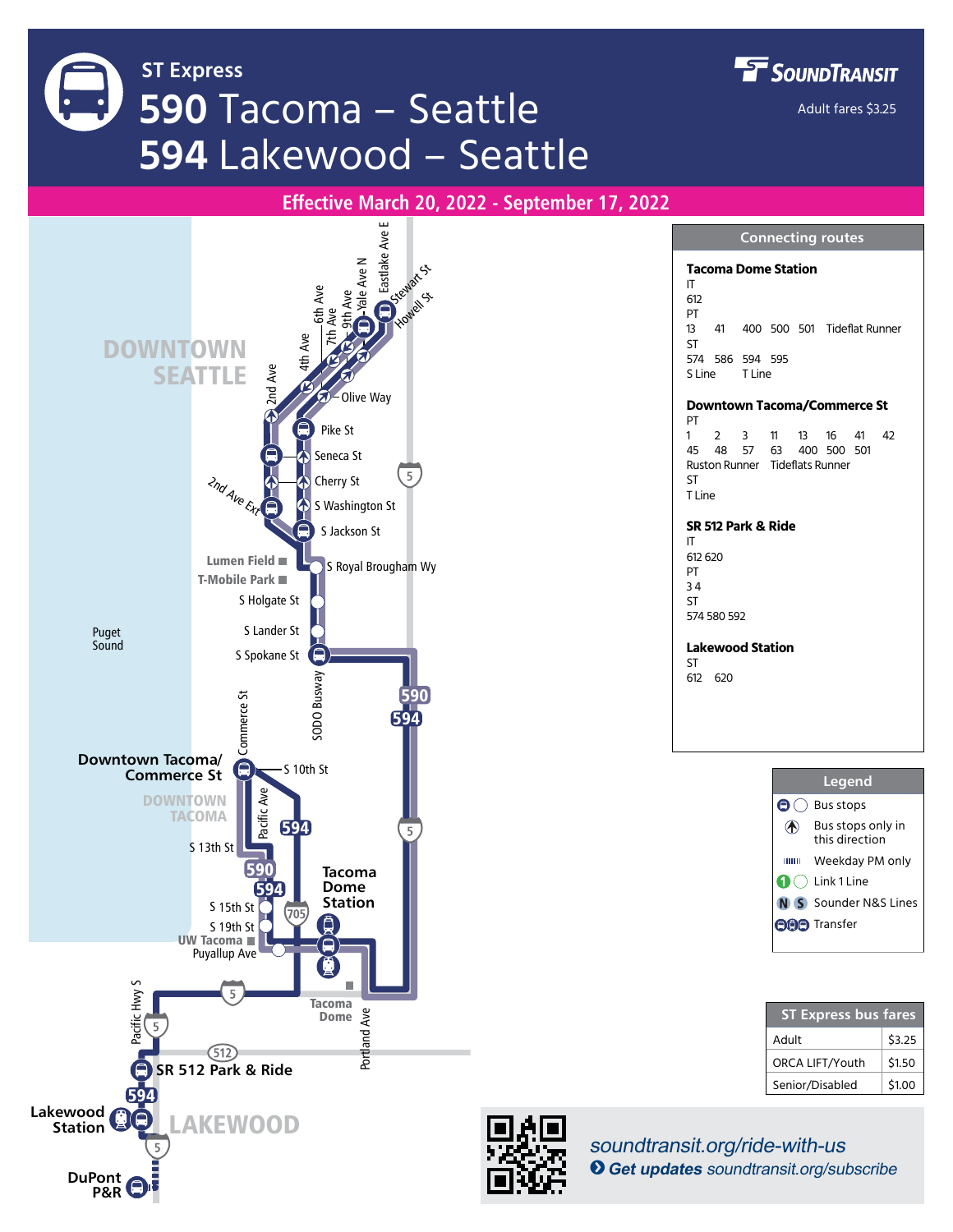**Northbound | Weekdays**

## **590/594** Tacoma/Lakewood – Seattle

| Route          | Lakewood<br>Station           | <b>SR 512 P&amp;R</b><br>ZoneJ | 10th & Commerce<br>Zone D | Tacoma Dome<br><b>Station Zone B</b> | SODO Busway &<br>Spokane St* | 4th &<br>Jackson* | 4th &<br>Pine* | Eastlake &<br>Stewart* |
|----------------|-------------------------------|--------------------------------|---------------------------|--------------------------------------|------------------------------|-------------------|----------------|------------------------|
| 590            | $\ddot{\cdot}$                | $\ddot{\cdot}$                 | $\ddot{\phantom{a}}$      | 3:46                                 | 4:25                         | 4:33              | 4:37           | 4:43                   |
| 590            |                               | $\ddot{\cdot}$                 | $\ddot{\cdot}$            | 4:06                                 | 4:45                         | 4:53              | 4:57           | 5:03                   |
| 590            |                               | $\ddot{\cdot}$                 | $\vdots$                  | 4:26                                 | 5:05                         | 5:13              | 5:17           | 5:23                   |
| 590            | $\cdot$                       | $\ddot{\cdot}$                 | $\ddot{\cdot}$            | 4:36                                 | 5:15                         | 5:23              | 5:27           | 5:33                   |
| 590            |                               | $\ddot{\phantom{a}}$           | $\ddot{\cdot}$            | 4:46                                 | 5:25                         | 5:33              | 5:37           | 5:43                   |
| 590            | $\ddot{\cdot}$                | $\ddot{\phantom{a}}$           | 4:49                      | 4:56                                 | 5:35                         | 5:43              | 5:47           | 5:53                   |
| 590            | $\ddot{\phantom{a}}$          | $\ddot{\phantom{a}}$           | 4:58                      | 5:05                                 | 5:44                         | 5:52              | 5:56           | 6:02                   |
| 590            |                               | $\ddot{\cdot}$                 | 5:08                      | 5:15                                 | 5:54                         | 6:02              | 6:06           | 6:12                   |
| 590            | $\ddot{\cdot}$                | $\ddot{\phantom{a}}$           | 5:16                      | 5:25                                 | 6:09                         | 6:17              | 6:21           | 6:27                   |
| 595            |                               | $\ddot{\phantom{a}}$           | $\ddot{\cdot}$            | 5:37                                 | 6:14                         | 6:21              | 6:27           | 6:31                   |
| 590            | $\ddot{\cdot}$                | $\ddot{\phantom{a}}$           | 5:36                      | 5:45                                 | 6:29                         | 6:37              | 6:41           | 6:47                   |
| 590            |                               | $\ddot{\phantom{a}}$           | 5:46                      | 5:55                                 | 6:39                         | 6:47              | 6:51           | 6:57                   |
| 590            |                               | $\ddot{\cdot}$                 | 5:56                      | 6:05                                 | 6:49                         | 6:57              | 7:01           | 7:07                   |
| 590            | $\ddot{\cdot}$                | $\ddot{\cdot}$                 | 6:06                      | 6:15                                 | 6:59                         | 7:07              | 7:11           | 7:17                   |
| 595            | $\ddot{\cdot}$                | $\ddot{\cdot}$                 | $\ddot{\cdot}$            | 6:26                                 | 7:08                         | 7:17              | 7:24           | 7:29                   |
| 590            | $\ddot{\cdot}$                | $\ddot{\cdot}$                 | 6:26                      | 6:35                                 | 7:19                         | 7:27              | 7:31           | 7:37                   |
| 590            | $\ddot{\cdot}$                | $\ddot{\phantom{a}}$           | 6:36                      | 6:45                                 | 7:29                         | 7:37              | 7:41           | 7:47                   |
| 590            |                               | $\ddot{\cdot}$                 | 6:46                      | 6:55                                 | 7:39                         | 7:47              | 7:51           | 7:57                   |
| 590<br>595     | $\ddot{\cdot}$                | $\ddot{\cdot}$                 | 6:56                      | 7:05<br>7:18                         | 7:49<br>8:00                 | 7:57<br>8:09      | 8:01<br>8:16   | 8:07<br>8:21           |
|                | $\ddot{\cdot}$                | $\ddot{\cdot}$                 | $\ddot{\cdot}$            |                                      |                              |                   |                |                        |
| 590<br>590     | $\ddot{\cdot}$                | $\ddot{\cdot}$                 | 7:16<br>7:26              | 7:25<br>7:35                         | 8:09<br>8:19                 | 8:17<br>8:27      | 8:21<br>8:31   | 8:27<br>8:37           |
| 590            | $\ddot{\phantom{a}}$          | $\ddot{\phantom{a}}$           | 7:36                      | 7:45                                 | 8:24                         |                   | 8:36           |                        |
| 590            | $\ddot{\cdot}$                | $\ddot{\cdot}$                 | 7:46                      | 7:55                                 | 8:34                         | 8:32<br>8:42      | 8:46           | 8:42<br>8:52           |
| 590            | $\ddot{\cdot}$                | $\ddot{\cdot}$                 | 8:01                      | 8:10                                 | 8:49                         | 8:57              | 9:01           | 9:07                   |
| 590            | $\ddot{\cdot}$                | $\ddot{\cdot}$                 | 8:17                      | 8:26                                 | 9:05                         | 9:13              | 9:17           | 9:23                   |
| 590            | $\ddot{\phantom{a}}$          | $\ddot{\phantom{a}}$           | 8:34                      | 8:43                                 | 9:22                         | 9:30              | 9:34           | 9:40                   |
| 594            | 8:30AM                        | 8:35                           | 8:53                      | 9:03                                 | 9:42                         | 9:50              | 9:57           | 10:05                  |
| 594            | 8:50AM                        | 8:55                           | 9:13                      | 9:23                                 | 10:02                        | 10:10             | 10:17          | 10:25                  |
| 594            | 9:10AM                        | 9:15                           | 9:33                      | 9:43                                 | 10:22                        | 10:30             | 10:37          | 10:45                  |
| 594            | 9:30AM                        | 9:35                           | 9:53                      | 10:03                                | 10:42                        | 10:50             | 10:57          | 11:05                  |
| 594            | 10:00 АМ                      | 10:05                          | 10:23                     | 10:33                                | 11:12                        | 11:20             | 11:27          | 11:35                  |
| 594            | 10:30AM                       | 10:35                          | 10:53                     | 11:03                                | 11:42                        | 11:50             | 11:57          | 12:05                  |
| 594            | 11:00AM                       | 11:05                          | 11:23                     | 11:33                                | 12:12                        | 12:20             | 12:27          | 12:35                  |
| 594            | 11:30AM                       | 11:35                          | 11:53                     | 12:03                                | 12:42                        | 12:50             | 12:57          | 1:05                   |
| 594            | 11:50AM                       | 11:55                          | 12:13                     | 12:23                                | 1:02                         | 1:10              | 1:17           | 1:25                   |
| 594            | 12:10рм                       | 12:15                          | 12:33                     | 12:43                                | 1:22                         | 1:30              | 1:37           | 1:45                   |
| 594            | 12:30PM                       | 12:35                          | 12:53                     | 1:03                                 | 1:42                         | 1:50              | 1:57           | 2:05                   |
| 594            | 1:00PM                        | 1:05                           | 1:23                      | 1:33                                 | 2:12                         | 2:20              | 2:27           | 2:35                   |
| 594            | 1:30 <sub>PM</sub>            | 1:35                           | 1:53                      | 2:03                                 | 2:42                         | 2:50              | 2:57           | 3:05                   |
| 594            | 2:00PM                        | 2:05                           | 2:23                      | 2:33                                 | 3:12                         | 3:20              | 3:27           | 3:35                   |
| 594            | 2:30PM                        | 2:35                           | 2:53                      | 3:03                                 | 3:42                         | 3:50              | 3:57           | 4:05                   |
| 594            | 3:00рм                        | 3:05                           | 3:23                      | 3:33                                 | 4:12                         | 4:20              | 4:27           | 4:35                   |
| 594            | 3:30PM                        | 3:35                           | 3:53                      | 4:05                                 | 4:44                         | 4:52              | 4:59           | 5:07                   |
| 594            | 4:00рм                        | 4:05                           | 4:23                      | 4:35                                 | 5:14                         | 5:22              | 5:29           | 5:37                   |
| 594            | 4:30PM                        | 4:35                           | 4:53                      | 5:05                                 | 5:44                         | 5:52              | 5:59           | 6:07                   |
| $^{\text{35}}$ | 5:00PM                        | 5:05                           | 5:23                      | 5:35                                 | 6:14                         | 6:22              | 6:29           | 6:37                   |
| 594            | 5:30PM                        | 5:35                           | 5:53                      | 6:05                                 | 6:44                         | 6:52              | 6:59           | 7:07                   |
| 594            | 6:00PM                        | 6:05                           | 6:23                      | 6:35                                 | 7:14                         | 7:22              | 7:29           | 7:37                   |
| 594            | 6:30PM                        | 6:35                           | 6:51                      | 7:03                                 | 7:41                         | 7:48              | 7:54           | 8:02                   |
| 594            | 7:00рм                        | 7:05                           | 7:21                      | 7:33                                 | 8:09                         | 8:16              | 8:22           | 8:30                   |
| 594            | 7:30 <sub>PM</sub>            | 7:35                           | 7:50                      | 8:00                                 | 8:36                         | 8:43              | 8:49           | 8:57                   |
| 594            | 8:00PM                        | 8:05                           | 8:20                      | 8:30                                 | 9:06                         | 9:13              | 9:19           | 9:27                   |
| 594            | 8:30PM                        | 8:35                           | 8:50                      | 9:00                                 | 9:36                         | 9:43              | 9:49           | 9:57                   |
| 594<br>594     | 9:00PM                        | 9:05<br>9:35                   | 9:20<br>9:50              | 9:30                                 | 10:06                        | 10:13             | 10:19          | 10:27<br>10:57         |
| 594            | 9:30 <sub>PM</sub><br>10:00рм | 10:05                          | 10:20                     | 10:00<br>10:30                       | 10:36<br>11:06               | 10:43<br>11:13    | 10:49<br>11:19 | 11:27                  |
|                |                               |                                |                           |                                      |                              |                   |                |                        |

^ Trip begins in DuPont at 4:41 pm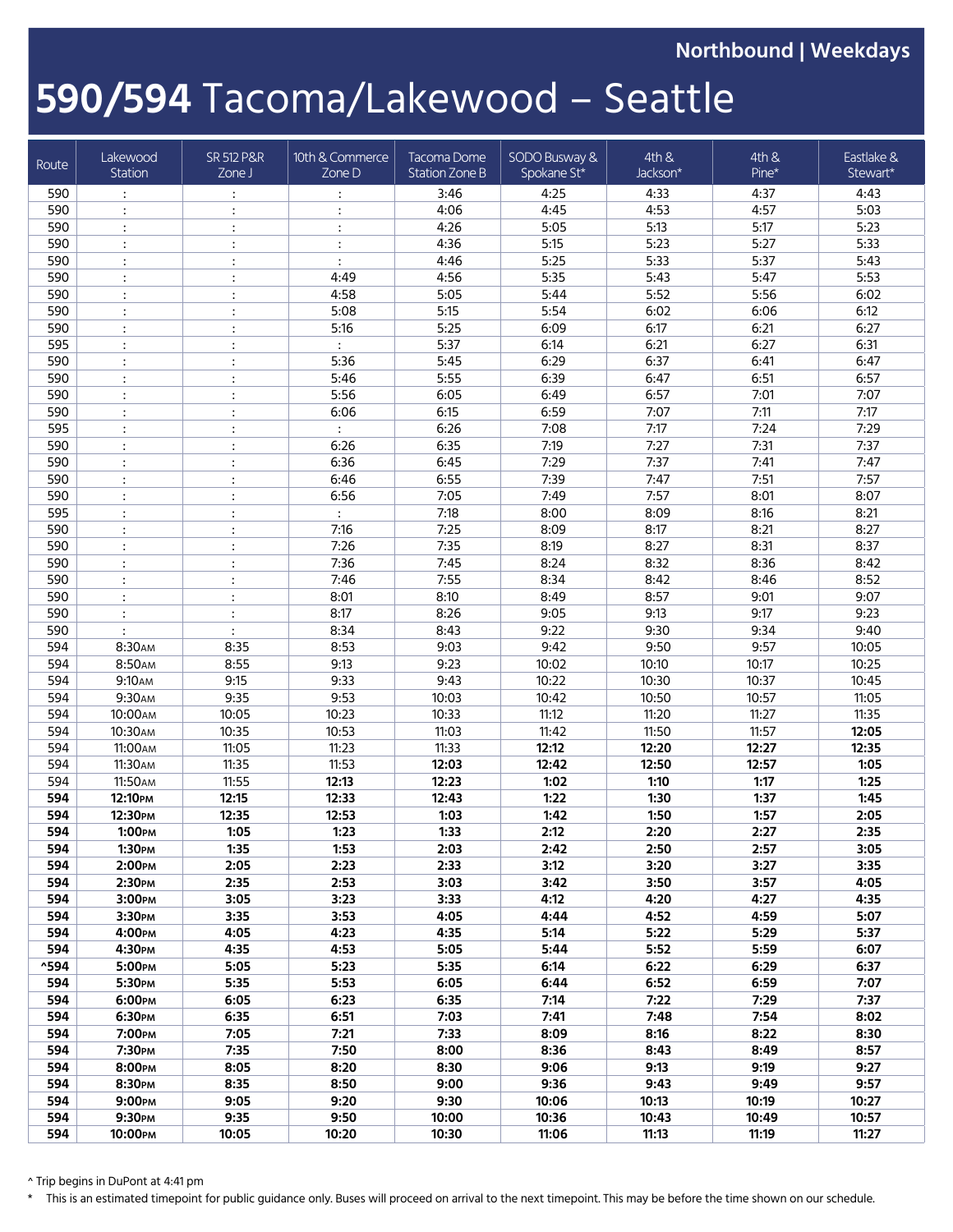**Southbound | Weekdays**

## **590/594** Seattle – Tacoma/Lakewood

| Route            | Stewart & Yale                | 2nd & Seneca St | 2nd & Yesler* | SODO Busway &<br>Spokane St* | Tacoma Dome<br>Station Zone E* | 10th & Commerce<br>Zone G* | SR 512 P&R Zone I*   | Lakewood<br>Station* |
|------------------|-------------------------------|-----------------|---------------|------------------------------|--------------------------------|----------------------------|----------------------|----------------------|
| $^{\text{4594}}$ | 5:30AM                        | 5:41            | 5:44          | 5:52                         | 6:31                           | 6:39                       | 6:55                 | 7:00                 |
| 594              | 6:15AM                        | 6:26            | 6:29          | 6:37                         | 7:16                           | 7:24                       | 7:40                 | 7:45                 |
| 594              | 6:45AM                        | 6:56            | 6:59          | 7:07                         | 7:46                           | 7:54                       | 8:10                 | 8:15                 |
| 594              | 7:15AM                        | 7:26            | 7:29          | 7:37                         | 8:16                           | 8:24                       | 8:40                 | 8:45                 |
| 594              | 7:45AM                        | 7:56            | 7:59          | 8:07                         | 8:46                           | 8:54                       | 9:10                 | 9:15                 |
| 594              | 8:15AM                        | 8:26            | 8:29          | 8:37                         | 9:16                           | 9:24                       | 9:40                 | 9:45                 |
| 594              | 8:45AM                        | 8:56            | 8:59          | 9:07                         | 9:46                           | 9:54                       | 10:10                | 10:15                |
| 594              | 9:15AM                        | 9:25            | 9:28          | 9:36                         | 10:15                          | 10:23                      | 10:39                | 10:44                |
| 594              | 9:45AM                        | 9:55            | 9:58          | 10:06                        | 10:45                          | 10:53                      | 11:09                | 11:14                |
| 594              | 10:15 <sub>AM</sub>           | 10:25           | 10:28         | 10:36                        | 11:15                          | 11:23                      | 11:39                | 11:44                |
| 594              | 10:45АМ                       | 10:55           | 10:58         | 11:06                        | 11:45                          | 11:53                      | 12:09                | 12:14                |
| 594              | 11:15 AM                      | 11:25           | 11:28         | 11:36                        | 12:15                          | 12:23                      | 12:39                | 12:44                |
| 594              | 11:45AM                       | 11:55           | 11:58         | 12:06                        | 12:45                          | 12:53                      | 1:09                 | 1:14                 |
| 594              | 12:15PM                       | 12:25           | 12:28         | 12:36                        | 1:19                           | 1:27                       | 1:43                 | 1:48                 |
| 594              | 12:45РМ                       | 12:55           | 12:58         | 1:06                         | 1:49                           | 1:57                       | 2:13                 | 2:18                 |
| 594              | 1:15РМ                        | 1:25            | 1:28          | 1:36                         | 2:24                           | 2:32                       | 2:48                 | 2:53                 |
| 594              | 1:45PM                        | 1:56            | 1:59          | 2:08                         | 2:56                           | 3:04                       | 3:20                 | 3:25                 |
| 594              | 2:05PM                        | 2:16            | 2:19          | 2:28                         | 3:28                           | 3:36                       | 3:51                 | 3:56                 |
| 594              | 2:20PM                        | 2:31            | 2:34          | 2:43                         | 3:43                           | 3:51                       | 4:06                 | 4:11                 |
| 590              | 2:30PM                        | 2:41            | 2:44          | 2:53                         | 3:53                           | 4:01                       | $\ddot{\cdot}$       | $\mathbb{C}$         |
| 590              | 2:40рм                        | 2:51            | 2:54          | 3:03                         | 4:03                           | $\ddot{\cdot}$             | $\ddot{\cdot}$       | $\ddot{\cdot}$       |
| 590              | 2:50PM                        | 3:01            | 3:04          | 3:13                         | 4:18                           | 4:26                       | $\ddot{\phantom{a}}$ | $\ddot{\cdot}$       |
| 595              | 3:02PM                        | 3:13            | 3:16          | 3:25                         | 4:25                           |                            | $\ddot{\cdot}$       | $\ddot{\cdot}$       |
| 590              | 3:12PM                        | 3:23            | 3:26          | 3:35                         | 4:35                           | 4:43                       | $\ddot{\phantom{a}}$ | $\ddot{\cdot}$       |
| 590              | 3:22PM                        | 3:33            | 3:36          | 3:45                         | 4:45                           |                            | $\ddot{\cdot}$       | $\ddot{\cdot}$       |
| 590              | 3:32PM                        | 3:43            | 3:46          | 3:55                         | 4:55                           | 5:03                       | $\ddot{\phantom{a}}$ | $\ddot{\cdot}$       |
| 590              | 3:42PM                        | 3:53            | 3:56          | 4:05                         | 5:05                           |                            | $\ddot{\cdot}$       | $\ddot{\cdot}$       |
| 590              | 3:50рм                        | 4:01            | 4:04          | 4:13                         | 5:13                           | 5:21                       | $\ddot{\phantom{a}}$ | $\ddot{\cdot}$       |
| 590              | 4:00рм                        | 4:11            | 4:14          | 4:23                         | 5:13                           | :                          | $\ddot{\cdot}$       | $\ddot{\cdot}$       |
| 595              | 4:06рм                        | 4:17            | 4:20          | 4:29                         | 5:19                           | $\ddot{\cdot}$             | $\ddot{\cdot}$       | $\ddot{\cdot}$       |
| 590              | 4:16рм                        | 4:27            | 4:30          | 4:39                         | 5:29                           | 5:37                       | $\vdots$             | $\ddot{\cdot}$       |
| 590              | 4:26рм                        | 4:37            | 4:40          | 4:49                         | 5:39                           | $\ddot{\cdot}$             | $\ddot{\phantom{a}}$ | $\ddot{\cdot}$       |
| 590              | 4:36рм                        | 4:47            | 4:50          | 4:59                         | 5:49                           | 5:57                       | $\ddot{\cdot}$       | $\ddot{\cdot}$       |
| 590              | 4:46рм                        | 4:57            | 5:00          | 5:09                         | 5:59                           | $\ddot{\cdot}$             | $\ddot{\phantom{a}}$ | :                    |
| 590              | 4:56РМ                        | 5:07            | 5:10          | 5:19                         | 6:09                           | 6:17                       | $\ddot{\cdot}$       | $\colon$             |
| 595              | 5:06рм                        | 5:17            | 5:20          | 5:29                         | 6:14                           | $\ddot{\cdot}$             | $\ddot{\cdot}$       | :                    |
| 590              | 5:16рм                        | 5:27            | 5:30          | 5:39                         | 6:24                           | 6:32                       | $\ddot{\cdot}$       | :                    |
| 590              | 5:26PM                        | 5:37            | 5:40          | 5:49                         | 6:34                           | $\ddot{\phantom{a}}$       | $\ddot{\cdot}$       | :                    |
| 590              | 5:36PM                        | 5:47            | 5:50          | 5:59                         | 6:44                           | 6:52                       | $\ddot{\phantom{a}}$ | $\ddot{\cdot}$       |
| 590              | 5:48PM                        | 5:58            | 6:01          | 6:10                         | 6:49                           | $\ddot{\phantom{a}}$       | $\ddot{\cdot}$       | :                    |
| 590              | 6:00PM                        | 6:10            | 6:13          | 6:22                         | 7:01                           | 7:09                       | $\ddot{\cdot}$       | $\ddot{\cdot}$       |
| 590              | 6:12PM                        | 6:22            | 6:25          | 6:34                         | 7:13                           | $\ddot{\cdot}$             | $\ddot{\cdot}$       | $\ddot{\cdot}$       |
| 590              | 6:24PM                        | 6:34            | 6:37          | 6:46                         | 7:25                           | 7:33                       | $\ddot{\phantom{a}}$ | $\ddot{\cdot}$       |
| ^594             | 6:36рм                        | 6:46            | 6:49          | 6:58                         | 7:37                           | 7:45                       | 8:00                 | 8:05                 |
| 594              | 6:49PM                        | 6:59            | 7:02          | 7:11                         | 7:50                           | 7:58                       | 8:13                 | 8:18                 |
| 594              | 7:00рм                        | 7:10            | 7:13          | 7:22                         | 8:01                           | 8:09                       | 8:24                 | 8:29                 |
| 594              | 7:20PM                        | 7:30            | 7:33          | 7:42                         | 8:21                           | 8:29                       | 8:44<br>9:04         | 8:49                 |
| 594<br>594       | 7:40рм<br>8:00PM              | 7:50<br>8:09    | 7:53<br>8:12  | 8:02<br>8:20                 | 8:41<br>8:59                   | 8:49<br>9:07               | 9:20                 | 9:09<br>9:25         |
| 594              | 8:22PM                        | 8:31            | 8:34          | 8:42                         | 9:21                           | 9:29                       | 9:42                 | 9:47                 |
| 594              | 8:45PM                        | 8:54            | 8:57          | 9:05                         | 9:44                           | 9:52                       | 10:05                | 10:10                |
|                  |                               |                 |               |                              |                                |                            |                      |                      |
| 594<br>594       | 9:15 <sub>PM</sub>            | 9:23            | 9:26<br>9:56  | 9:34<br>10:04                | 10:13                          | 10:21<br>10:51             | 10:34<br>11:04       | 10:39<br>11:09       |
| 594              | 9:45PM<br>10:15 <sub>PM</sub> | 9:53<br>10:23   | 10:26         | 10:34                        | 10:43<br>11:13                 | 11:21                      | 11:34                | 11:39                |
| 594              | 10:45рм                       | 10:53           | 10:56         | 11:04                        | 11:43                          | 11:51                      | 12:04                | 12:09                |
| 594              | 11:15 <sub>PM</sub>           | 11:23           | 11:26         | 11:34                        | 12:13                          | 12:21                      | 12:34                | 12:39                |
| 594              | 11:45PM                       | 11:53           | 11:56         | 12:04                        | 12:43                          | 12:51                      | 1:04                 | 1:09                 |
|                  |                               |                 |               |                              |                                |                            |                      |                      |

^ Continues to DuPont arriving at 7:19 a.m. and 8:24 p.m.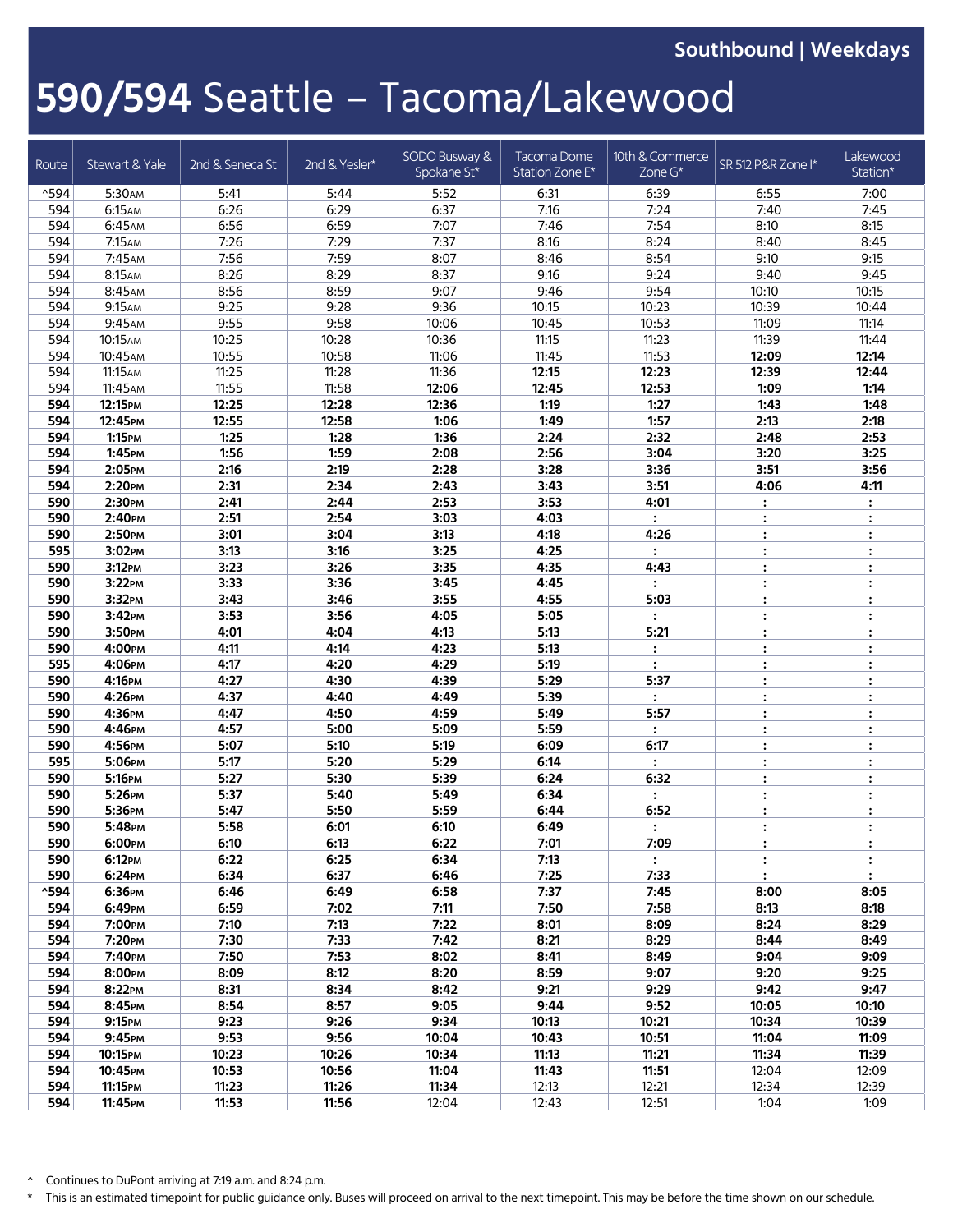**Northbound | Weekends**

## **594** Tacoma/Lakewood – Seattle

| Lakewood<br>Station | <b>SR 512 P&amp;R</b><br>Zone J | 10th & Commerce<br>Zone D | Tacoma Dome<br>Station Zone B | SODO Busway &<br>Spokane St* | 4th &<br>Jackson* | 4th &<br>Pine* | Eastlake &<br>Stewart* |
|---------------------|---------------------------------|---------------------------|-------------------------------|------------------------------|-------------------|----------------|------------------------|
| 5:00AM              | 5:05                            | 5:20                      | 5:27                          | 6:05                         | 6:13              | 6:17           | 6:23                   |
| 6:00 АМ             | 6:05                            | 6:20                      | 6:27                          | 7:05                         | 7:13              | 7:17           | 7:23                   |
| 6:30AM              | 6:35                            | 6:50                      | 6:57                          | 7:35                         | 7:43              | 7:47           | 7:53                   |
| 7:00AM              | 7:05                            | 7:20                      | 7:27                          | 8:05                         | 8:13              | 8:17           | 8:23                   |
| 7:30AM              | 7:35                            | 7:50                      | 7:57                          | 8:35                         | 8:43              | 8:47           | 8:53                   |
| 8:00AM              | 8:05                            | 8:20                      | 8:27                          | 9:05                         | 9:13              | 9:17           | 9:23                   |
| 8:30AM              | 8:35                            | 8:50                      | 8:57                          | 9:35                         | 9:43              | 9:47           | 9:53                   |
| 8:55AM              | 9:00                            | 9:15                      | 9:24                          | 10:03                        | 10:11             | 10:15          | 10:21                  |
| 9:25AM              | 9:30                            | 9:45                      | 9:54                          | 10:33                        | 10:41             | 10:45          | 10:51                  |
| 9:55AM              | 10:00                           | 10:15                     | 10:24                         | 11:03                        | 11:11             | 11:15          | 11:21                  |
| 10:25AM             | 10:30                           | 10:45                     | 10:54                         | 11:33                        | 11:41             | 11:45          | 11:51                  |
| 10:55АМ             | 11:00                           | 11:15                     | 11:24                         | 12:03                        | 12:11             | 12:15          | 12:21                  |
| 11:25AM             | 11:30                           | 11:45                     | 11:54                         | 12:33                        | 12:41             | 12:45          | 12:51                  |
| 11:55AM             | 12:00                           | 12:15                     | 12:24                         | 1:03                         | 1:11              | 1:15           | 1:21                   |
| 12:25PM             | 12:30                           | 12:45                     | 12:54                         | 1:33                         | 1:41              | 1:45           | 1:51                   |
| 12:55PM             | 1:00                            | 1:15                      | 1:24                          | 2:03                         | 2:11              | 2:15           | 2:21                   |
| $1:25$ PM           | 1:30                            | 1:45                      | 1:54                          | 2:33                         | 2:41              | 2:45           | 2:51                   |
| 1:55PM              | 2:00                            | 2:15                      | 2:24                          | 3:03                         | 3:11              | 3:15           | 3:21                   |
| 2:25PM              | 2:30                            | 2:45                      | 2:54                          | 3:33                         | 3:41              | 3:45           | 3:51                   |
| $2:55$ PM           | 3:00                            | 3:15                      | 3:24                          | 4:03                         | 4:11              | 4:15           | 4:21                   |
| 3:25PM              | 3:30                            | 3:45                      | 3:54                          | 4:33                         | 4:41              | 4:45           | 4:51                   |
| 3:55PM              | 4:00                            | 4:15                      | 4:24                          | 5:03                         | 5:11              | 5:15           | 5:21                   |
| 4:25PM              | 4:30                            | 4:45                      | 4:54                          | 5:33                         | 5:41              | 5:45           | 5:51                   |
| 4:55РМ              | 5:00                            | 5:15                      | 5:24                          | 6:03                         | 6:11              | 6:15           | 6:21                   |
| 5:25PM              | 5:30                            | 5:45                      | 5:54                          | 6:33                         | 6:41              | 6:45           | 6:51                   |
| 5:55PM              | 6:00                            | 6:15                      | 6:24                          | 7:03                         | 7:11              | 7:15           | 7:21                   |
| 6:30PM              | 6:35                            | 6:50                      | 6:57                          | 7:35                         | 7:43              | 7:47           | 7:53                   |
| 7:00PM              | 7:05                            | 7:20                      | 7:27                          | 8:05                         | 8:13              | 8:17           | 8:23                   |
| 7:30рм              | 7:35                            | 7:50                      | 7:57                          | 8:35                         | 8:43              | 8:47           | 8:53                   |
| 8:00PM              | 8:05                            | 8:20                      | 8:27                          | 9:05                         | 9:13              | 9:17           | 9:23                   |
| 8:30PM              | 8:35                            | 8:50                      | 8:57                          | 9:35                         | 9:43              | 9:47           | 9:53                   |
| 9:00PM              | 9:05                            | 9:20                      | 9:27                          | 10:05                        | 10:13             | 10:17          | 10:23                  |
| 9:30PM              | 9:35                            | 9:50                      | 9:57                          | 10:35                        | 10:43             | 10:47          | 10:53                  |
| 10:00PM             | 10:05                           | 10:20                     | 10:27                         | 11:05                        | 11:13             | 11:17          | 11:23                  |